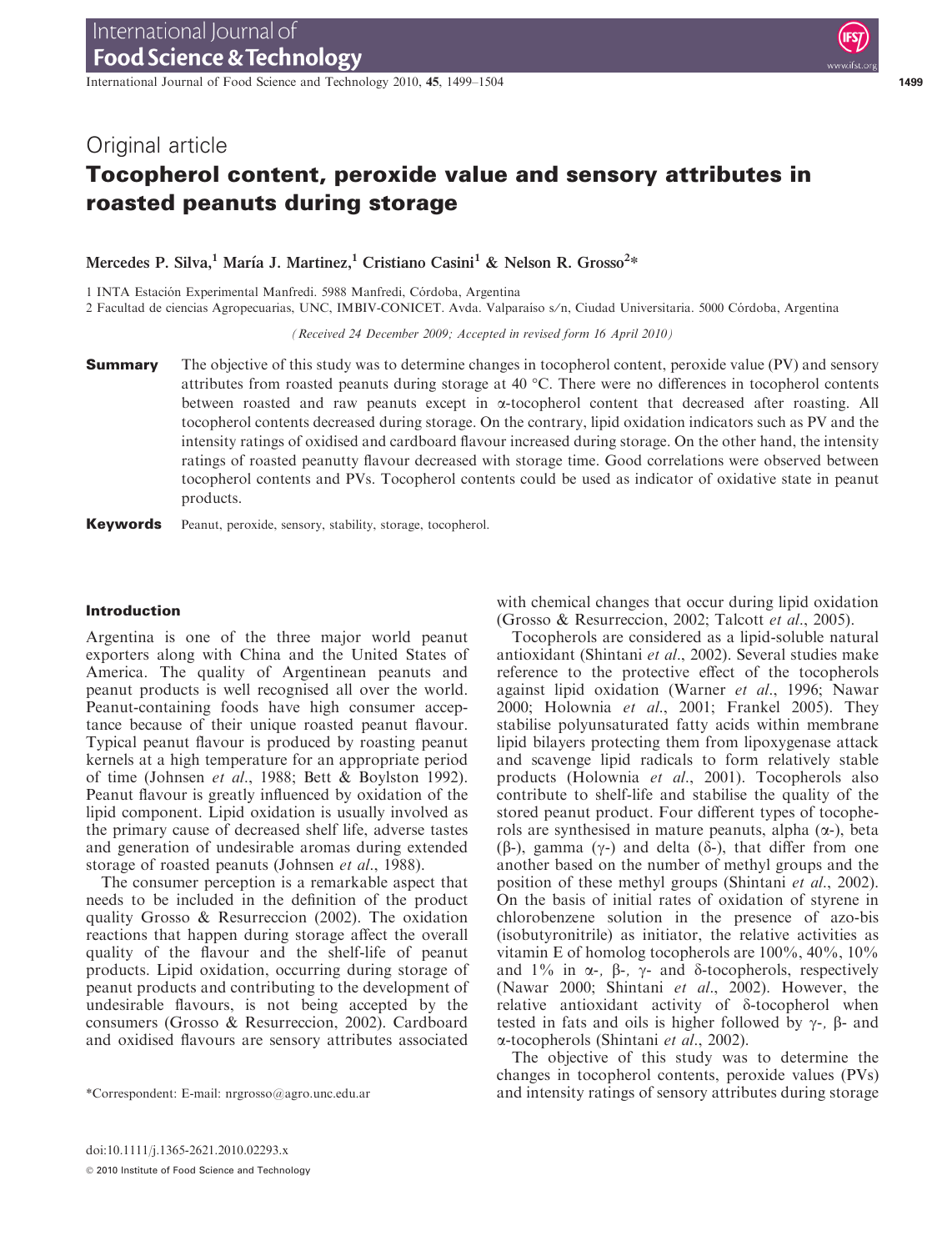in roasted peanut samples coming from the Argentinean production area.

## Materials and methods

#### Materials

Nine samples of peanuts cv Florman-INTA (Runner), crop 2003 collected in the main production area, Córdoba province, Argentina coming from the following localities: General Roca, Juarez Celman, Rı´o Cuarto and San Martín. They were roasted in the oven (model 600; Memert, Schwabach, Germany) at  $T = 170$  °C for 25 min. Peanuts were heated to a medium roast or an average Hunter colour lightness (L) value of  $50 \pm 1.0$ (Johnsen et al., 1988).

#### Storage conditions and samplings

After peanuts were roasted, the samples were stored at  $T = 40^{\circ}$ C. Samples of each product were removed from storage for evaluation: chemical and descriptive analyses. Sampling days were at 33, 56 and 84 days. Samples were also evaluated on day ''zero''.

## Chemical analysis

#### Tocopherol analysis.

Oil extraction was done according to AOCS (1998). Tocopherols ( $\alpha$ -,  $\beta$ -,  $\gamma$ - and  $\delta$ -) were analysed by highperformance liquid chromatography AOCS (1998) using a Zorbax RX-SiL of  $4.6 \times 250$  mm (5u) column (Agilent Technologies, Palo Alto, CA, USA), mobile phase of 0.5% isopropanol in hexane and detected at 298 nm. Tocopherol peaks were identified by their retention time corresponding to standards that were purchased from Sigma-Aldrich (St Louis, MO, USA).

#### Peroxide value

It was evaluated according to AOAC (1990). PV was expressed as milliequivalents of active oxygen per kilogram of oil (meqO<sub>2</sub> kg<sup>-1</sup>) and calculated with the formula: PV  $(\text{meqO}_2 \text{ kg}^{-1}) = (\text{volume in mL of})$  $Na_2S_2O_3$ ) × (0.1 N) × (1000)/(g oil).

#### Descriptive analysis

A total of 11 trained panellists (nine female and two male) participated in the descriptive analysis of roasted peanuts. All panellists had 3 years of experience evaluating peanut products and were selected according to the following criteria: (i) people with natural dentition, (ii) people without food allergies, (iii) nonsmokers, (iv) people between 18 and 64 years old, (v) people who consume roasted peanuts and/or peanut products at least once a month, (vi) people available

for all sessions, (vii) people interested in participating, and (viii) people able to verbally communicate the observations regarding the product (Plemmons & Resurreccion, 1998). For panellist selection, a screening test was performed for descriptive analysis. All panellists before being qualified showed a perfect score in a taste sensitivity test and the ability to identify five of seven commonly found food flavours (Meilgard et al., 1991). All 11 panellists were trained and calibrated in four training sessions during 4 days. Each training session lasted 2 h. A hybrid descriptive analysis method consisting of the quantitative descriptive analysis (Tragon Corp., Redwood City, CA, USA) and the Spectrum TM analysis (Sensory Spectrum, Inc., Chatham, NJ, USA) methods were used for training and evaluation sessions as reported by Grosso & Resurreccion (2002). A 150-mm unstructured line scale was used for sample evaluation. A list of definitions and a sheet with warm-up and reference intensity ratings (Table 1) were developed during the training sessions (Grosso & Resurreccion 2002; Olmedo et al., 2008, 2009). The attributes definitions were based on peanut lexicon (Johnsen et al., 1998).

All samples were evaluated in partitioned booths under fluorescent light at room temperature. Ten grams of the product sample were placed into plastic cups with lids coded with three-digit random numbers. Panellists evaluated nine samples and the warm-up sample per day. Before beginning the evaluation of the samples, the panellists retested all references and the warm-up sample. The final lists of warm-up and reference intensity ratings and definitions were posted in the booths for all test sessions. Samples were tested using a randomised complete block design. The data were registered on paper ballots.

#### Statistical analysis

The data were analysed using the InfoStat software, version 1.1 (Facultad de Ciencias Agropecuarias, Universidad Nacional de Córdoba, Córdoba, Argentina). Means and standard deviations were calculated. Analysis of variance was used to detect significant difference between variables. LSD test was used to find significant differences ( $\alpha$  = 0.05) between means. Linear regression equations in the regression analyses were used to determine if the independent variables (time) had an effect on the sensory attributes, PVs and tocopherol contents (Sokal & Rohlf, 1994).

# Results and discussion

#### Tocopherols in raw and roasted peanuts

Tocopherol contents are shown in Table 2.  $\alpha$  -Tocopherol content was higher in raw peanuts than in roasted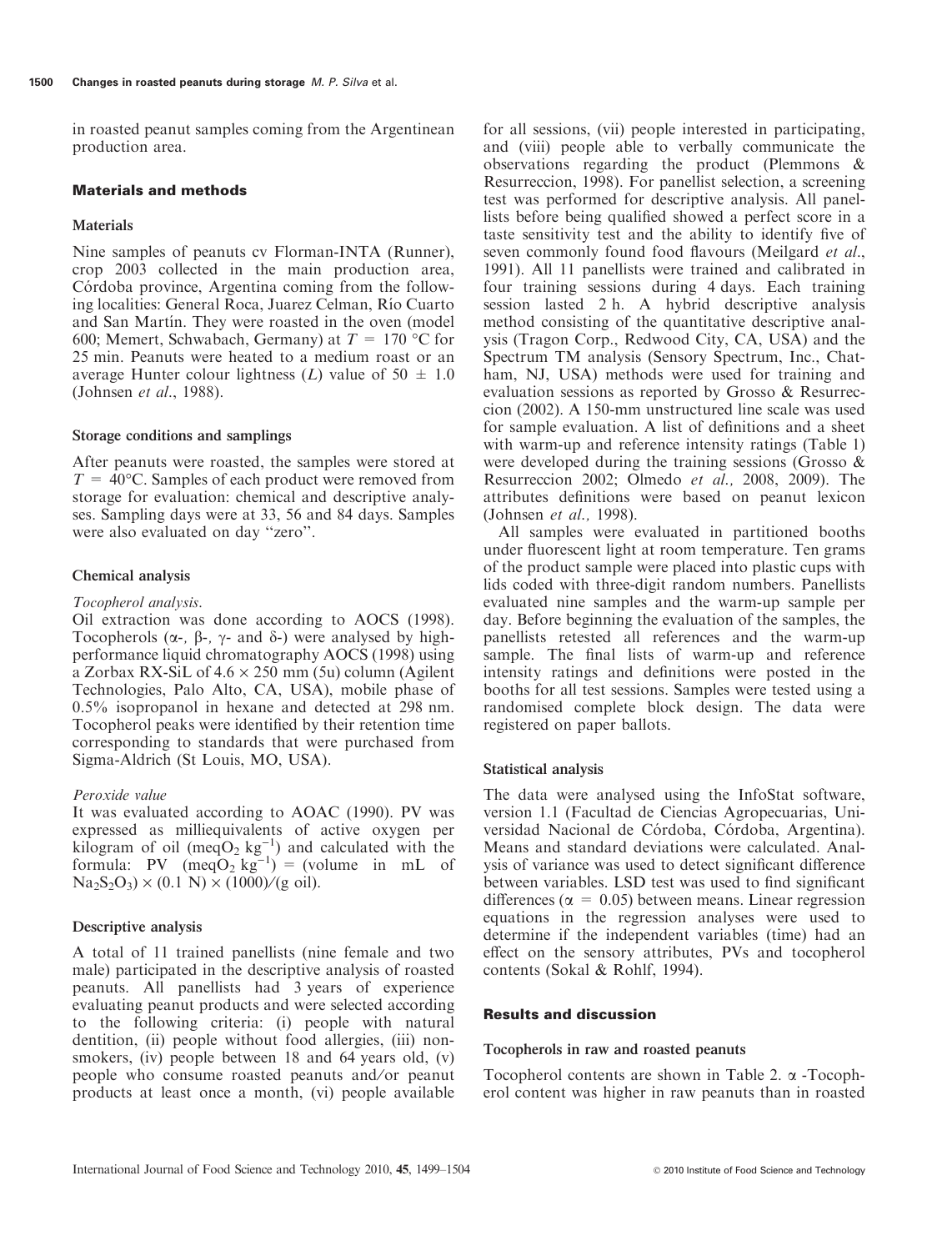| <b>Attribute<sup>a</sup></b> | <b>Definition</b> <sup>b</sup>                                                        | Reference                                       | <b>Reference</b><br>Intensity <sup>c</sup> | Warm-up<br>Intensity <sup>c,i</sup> |
|------------------------------|---------------------------------------------------------------------------------------|-------------------------------------------------|--------------------------------------------|-------------------------------------|
| Appearance                   |                                                                                       |                                                 |                                            |                                     |
| $1 - Brown$ colour           | The intensity or the strength of brown<br>colour from light to dark brown.            | Cardboard (lightness<br>value. $L = 47 \pm 1.0$ | 61                                         | 44                                  |
| 2-Roughness                  | The appearance associated with uneven surface.                                        | Corn flakes                                     | 85 <sup>d</sup>                            | 38                                  |
| Aromatics                    |                                                                                       |                                                 |                                            |                                     |
| 3 - Roasted peanutty         | The aromatic associated with medium roasted peanuts.                                  | Dry roasted peanuts                             | 69 <sup>e</sup>                            | 56                                  |
| 4-Oxidised                   | The aromatic associated with rancid fats and oils.                                    | Rancid peanuts                                  | $75^{\dagger}$                             | 15                                  |
| 5-Cardboard                  | The aromatic associated with wet cardboard.                                           | Moist cardboard                                 | 65 $g$                                     | 13                                  |
| Tastes                       |                                                                                       |                                                 |                                            |                                     |
| 6-Sweetness                  | Taste on the tongue associated with sucrose solutions.                                | 2% sucrose solution                             | 20                                         | 17                                  |
|                              |                                                                                       | 5% sucrose solution                             | 50                                         |                                     |
|                              |                                                                                       | 10% sucrose solution                            | 100                                        |                                     |
| 7-Saltiness                  | Taste on the tongue associated with                                                   | 0.2% NaCl solution                              | 25                                         | 7                                   |
|                              | sodium chloride solutions.                                                            | 0.35% NaCl solution                             | 50                                         |                                     |
|                              |                                                                                       | 0.5% NaCl solution                              | 85                                         |                                     |
| 8-Sourness                   | Taste on the tongue associated with acid                                              | 0.05% citric acid solution                      | 20                                         | 12                                  |
|                              | agents such as citric acid solutions.                                                 | 0.08% citric acid solution                      | 50                                         |                                     |
|                              |                                                                                       | 0.15% citric acid solution                      | 100                                        |                                     |
| 9-Bitterness                 | Taste on the tongue associated with bitter                                            | 0.05% caffeine solution                         | 20                                         | 9                                   |
|                              | solutions such as caffeine.                                                           | 0.08% caffeine solution                         | 50                                         |                                     |
|                              |                                                                                       | 0.15% caffeine solution                         | 100                                        |                                     |
| Texture                      |                                                                                       |                                                 |                                            |                                     |
| 10-Hardness                  | Force needed to compress a food between molar teeth.                                  | Almonds                                         | 75h                                        | 45                                  |
| 11-Crunchiness               | Force needed and amount of sound generated from<br>chewing a sample with molar teeth. | Corn flakes                                     | 100 $d$                                    | 40                                  |

Table 1 Definitions of attributes, standard references and warm-up intensity ratings used in descriptive analysis of roasted peanuts

<sup>a</sup>Attributes listed in order as perceived by panellists.

<sup>b</sup>The attributes definitions were based on a lexicon for peanut samples Muñoz *et al.* (1992).

<sup>c</sup>Intensity ratings are based on 150 mm unstructured line scales.

<sup>d</sup>Corn flakes, Granix, Buenos Aires, Argentina.

<sup>e</sup>Dry roasted peanuts, type Runner, JL SA, Ticino, Córdoba, Argentina.

<sup>f</sup>Dry roasted peanuts (type Runner, JL SA, Ticino, Córdoba, Argentina) stored at 40 °C during 60 days 6 months (intensity rating = 75).

<sup>g</sup>Moist cardboard: 1 mL distilled water absorbed by 0.5 g cardboard.

<sup>h</sup>Almonds, Grandiet, Córdoba, Argentina.

i Medium roasted peanuts (lightness value, L = 50 ± 1), Type Runner, Blanched, Ticino, Cordoba, Argentina.

|  | <b>Table 2</b> Tocopherol content in raw and roasted peanuts |  |  |  |  |
|--|--------------------------------------------------------------|--|--|--|--|
|--|--------------------------------------------------------------|--|--|--|--|

|                      | Raw peanuts<br>(mq per 100 q oil) | <b>Roasted peanuts</b><br>(mq per 100 q oil) |
|----------------------|-----------------------------------|----------------------------------------------|
| Total tocopherol     | $44.45 \pm 1.29a$                 | $40.26 \pm 0.72a$                            |
| α-Tocopherol         | $20.21 \pm 0.8a$                  | $15.62 \pm 1.41b$                            |
| β-Tocopherol         | $0.40 \pm 0.05a$                  | $0.47 \pm 0.04a$                             |
| $\gamma$ -Tocopherol | $22.23 + 0.88a$                   | $22.94 \pm 0.77a$                            |
| δ-Tocopherol         | $1.60 \pm 0.30a$                  | $1.24 \pm 0.06a$                             |

Means followed by the same letter within each row are not significantly different at  $\alpha = 0.05$ .

peanuts. This content decreased significantly ( $\alpha = 0.05$ ) for the roasting process. The other tocopherols  $(\beta, \gamma, \gamma)$  and  $\delta$ ) did not have significant differences between raw and roasted peanuts. This result indicates that  $\alpha$ -tocopherol is more sensitive to deterioration for heating process. The mean value of total tocopherol was lower in roasted peanuts, however significant differences between raw and roasted peanuts were not found. Other authors (Li et al., 1996) observed a decrease in tocopherols in flax, palm and sunflower oils after heating at 110  $\degree$ C. Holownia et al. (2001) detected that  $\alpha$ -,  $\beta$ -,  $\gamma$ - and d-tocopherols in peanut oil decreased from 14.1 to 11.16 mg per 100 g oil, from 0,3 to 0.18 mg per 100 g oil, from 12.4 to 8.12 mg per 100 g oil and from 0.75 to 0.62 mg per 100g oil, respectively, 24 h after frying. Other authors (Barrera-Arellano et al., 1999) also observed a decrease in tocopherol contents after a heating process in a triglyceride model finding that  $\gamma$ -tocopherol was the most stable and  $\alpha$ -tocopherol the least stable.

#### Storage study

Only roasted peanut samples were analysed for tocopherol contents, PVs and intensity rating of sensory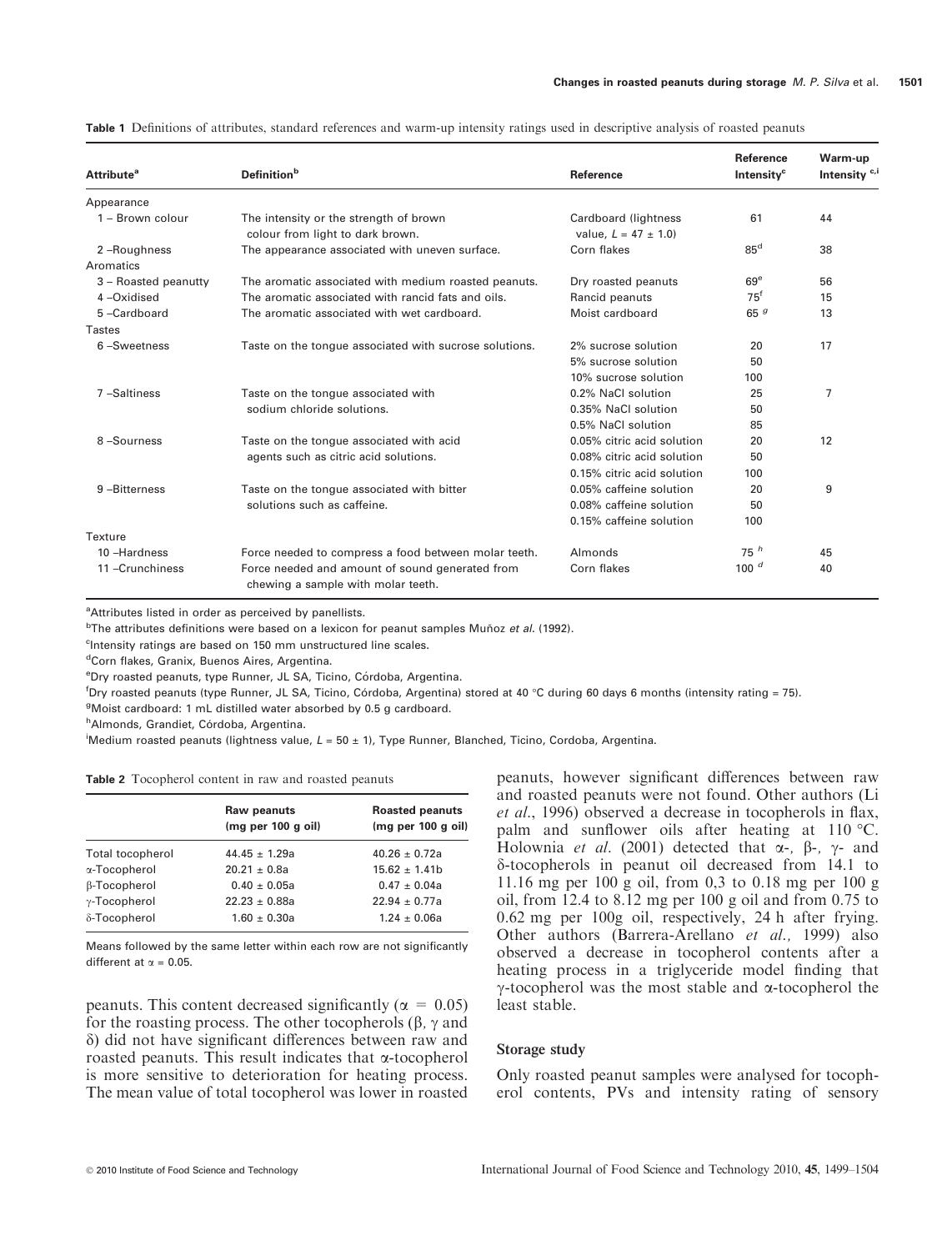

Figure 1 Tocopherol content (mg per 100 g oil) in roasted peanut during storage at 40 °C. (a)  $\alpha$ -,  $\gamma$ - and Total-tocopherol. (B)  $\beta$ - and  $\delta$ -tocopherol.

attributes during storage because it is the way the product is consumed by people. The results of the contents of the tocopherol composition during storage are shown in Fig. 1. The content of tocopherols  $(\alpha_{\text{-}}$ ,  $\beta_{\text{-}}$ ,  $\gamma$ - and  $\delta$ -) decreased with time of storage ( $\alpha = 0.05$ ). The major antioxidants in vegetable oils are the tocopherols that are capable of quenching free radicals. Thus, tocopherols protect triglycerides, phospholipids and cholesterol against oxidation and subsequent breakdown to potentially harmful, chemical reactive products. Because of that, it is very important to preserve these kinds of antioxidant compounds in food products (Sherwin 1978; Hudson & Mahgoub, 1981). Other authors (Li et al., 1996) observed that the level of tocopherol decreased during storage in vegetable oils.

Considering from day 0 to day 84 in this study, tocopherol contents were from 40.26 to 19.6 mg per 100 g oil in total tocopherol, from 22.94 to 11.4 mg per 100 g oil in  $\gamma$ -tocopherol, from 15.62 to 7.08 mg per 100 g oil in  $\alpha$ -tocopherol, from 1.24 to 0.95 mg per 100 g oil in  $\delta$ -tocopherol and from 0.47 to 0.34 mg per 100 g oil in  $\beta$ -tocopherol. According to the regression equation (Table 3) and the results observed in

Table 3 Regression coefficients from predictions equations of tocopherols, peroxide values (PV) and sensory attributes (oxidised, cardboard and roasted peanutty flavours) in roasted peanuts

|                           | <b>Regression coefficients</b> |         |       |  |
|---------------------------|--------------------------------|---------|-------|--|
| <b>Chemicals Variable</b> | ß.                             | ß1      | $R^2$ |  |
| α-Tocopherol              | 15.00                          | 0.10    | 0.80  |  |
| β-Tocopherol              | 0.46                           | $-0.03$ | 0.82  |  |
| $\gamma$ -Tocopherol      | 22.51                          | $-1.37$ | 0.86  |  |
| δ-Tocopherol              | 1.23                           | $-0.03$ | 0.77  |  |
| <b>Total tocopherol</b>   | 38.78                          | 0.24    | 0.89  |  |
| Peroxide value            | 0.01                           | 0.65    | 0.81  |  |
| Oxidised                  | 9.30                           | 0.10    | 0.22  |  |
| Roasted peanut            | 56.21                          | $-0.06$ | 0.07  |  |
| Cardboard                 | 11.70                          | 0.05    | 0.14  |  |

<sup>a</sup>Regression coefficients for the general equation:  $Y = \beta_0 + \beta_1 X$ , where Y is dependent variable ( $\alpha$ -,  $\beta$ -,  $\gamma$ -,  $\delta$ - and total tocopherol, peroxide value, oxidised, roasted peanut, cardboard), X is independent variable (days of storage).

Fig. 1, total tocopherol showed the highest decrease  $(\beta_1 = -2.46)$  during storage followed by  $\gamma (\beta_1 = -1.37)$ and  $\alpha$  ( $\beta_1$  = -1.03) tocopherols. The lowest decrease was exhibited by  $\beta$ - and  $\delta$ - ( $\beta_1 = -0.03$ ) tocopherols. The decrease was because of the lipid oxidation that occurred during storage. Lipid oxidation is usually implicated as the primary cause of decreased shelf-life and generation of undesirable flavours (Talcott et al., 2005; Nepote et al., 2006a,b; Ryan et al., 2008). This oxidation process leads to loss of antioxidants like tocopherols. These molecules are a class of compounds that function as lipid-soluble antioxidants that are extremely potent quenchers of singlet and free radical species (Frankel, 2005). Therefore, the amounts of tocopherol present in vegetable oils (Holownia et al., 2001) or in roasted peanuts could indicate the degree of stability or degradation of the product.

Peroxide value is an indicator of primary lipid oxidation. This parameter increases when the lipid deterioration advances during the storage of a food product (Nawar, 2000; Frankel, 2005; Ryan et al., 2008). In this study, PVs increased during storage in roasted peanuts (Fig. 2a). PVs were from 3.52 to 57.15 me $qO<sub>2</sub>$  kg<sup>-1</sup> oil. Peanut products are susceptible to develop rancid and off-flavours through lipid oxidation because of their fatty acid composition: 30–35% and 45–50% of the oil being linoleic and oleic acids, respectively (St Angelo, 1996). Lipid oxidation occurs during storage of peanut products and contributes to the development of undesirable flavours in foods where peanuts are an ingredient (Bett & Boylston 1992; Frankel, 2005).

Peroxide values had a high slope ( $\beta_1 = 0.65$ ) in the regression equation. Therefore, the lipid oxidation in roasted peanuts increased rapidly during storage. The adjusted  $R^2$  was 0.81 in roasted peanuts. This indicates that PVs are good predictors to determine shelf-life in these products. The Argentinean Food Code allows for up to 10 meq $O_2$  kg<sup>-1</sup> PV in peanut oil (CAA, 1996). There is no legislation for other peanut products in Argentina. For that reason, 10 meq $O_2$  kg<sup>-1</sup> is considered an adequate limit for shelf-life in peanut products. Using the prediction equation, PVs higher than 10 meq $O_2$  kg<sup>-1</sup> were reached after 13.8 days in this storage condition.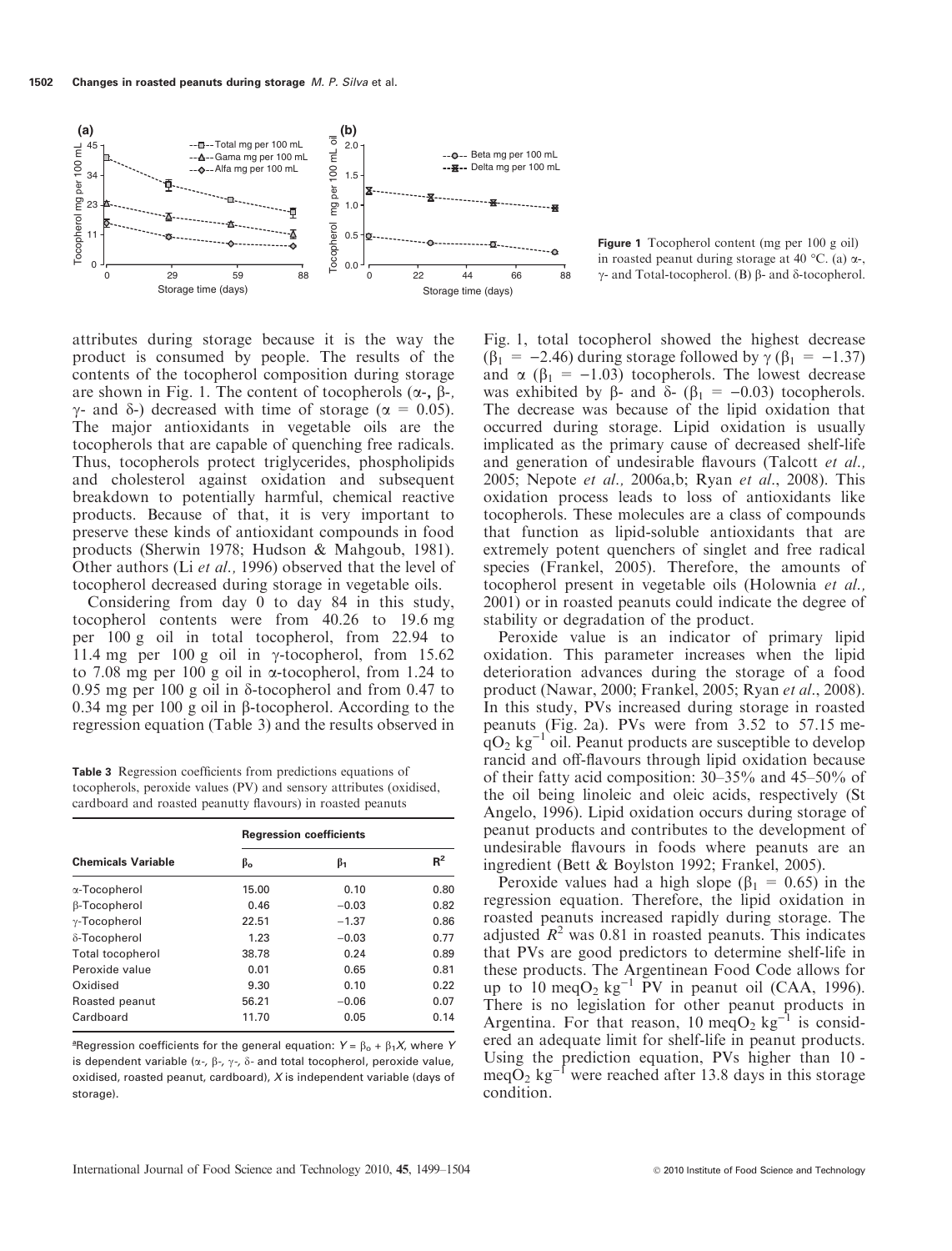

**Figure 2** (a) Peroxide values (meqO<sub>2</sub> kg<sup>-1</sup> oil) and (b) sensory intensity ratings (0–150 unstructured line scale) of sensory attributes in roasted peanut during storage at 40 °C.

It was clearly observed that tocopherol contents decreased at the same time as PVs increased during storage. That meant a high negative correlation higher than –0.80 using a Pearson correlation coefficient between these parameters. The highest negative correlation (–0.93) was between PV and  $\gamma$ -tocopherol followed by the negative correlation between PV and total tocopherol (–0.91). High positive correlation was detected between tocopherol contents (total,  $\alpha$ -,  $\beta$ -,  $\gamma$ and  $\delta$ -tocopherols). That meant that all tocopherol contents decreased with storage. Higher correlation was exhibited between total tocopherol and  $\gamma$ -tocopherol contents (0.97). These results indicate that tocopherol contents could be used as indicators of the degree of oxidative deterioration in roasted peanuts.

Eleven sensory attributes from descriptive analysis were evaluated in roasted peanuts from day 0 to day 84 of storage. Some sensory attributes such as brown colour, roughness, sweetness, saltiness, bitterness, sourness, hardness and crunchiness showed similar results to the warm up reference (Table 1) and did not change their intensity ratings with storage time. Other works also observed similar values in these attributes from roasted peanuts prepared with American (Grosso & Resurreccion, 2002) and Argentinean (Nepote et al., 2006a,b) peanut kernels. In those researches, it was also detected that these attributes did not change significantly. The other sensory attributes such as roasted peanutty, oxidised and cardboard flavours also had similar values to the warm up reference at day 0 but the intensity ratings changed during storage (Fig. 2b). Cardboard and oxidised flavours are sensory attributes that are directly related to the rancidity process and to lipid deterioration. Therefore, both these sensory attributes are responsible for off-flavours in peanut product. The lipid oxidation reactions lead indirectly to the formation of numerous aliphatic aldehydes, ketones and alcohols. Simultaneously, these flavours increase in such peanut products (Bett & Boylston, 1992; Frankel, 2005). The intensity ratings (0–150 unstructured line scale) of oxidised and cardboard flavours increased from 10.06 to 17.8 and from 10.84 to 15.72 during storage, respectively. A higher positive slope (Table 3) was observed in the oxidised flavour ( $\beta_1 = 0.10$ ) than in the cardboard

flavour ( $\beta_1 = 0.05$ ). Nepote *et al.* (2006a,b) also reported that the intensities of cardboard and oxidised flavours increased and roasted peanutty flavour decreased during storage in roasted peanuts prepared with regular and high-oleic peanuts. Other authors (Bett & Boylston, 1992) detected that cardboard flavour intensity in roasted peanuts had a linear increase across storage time. Muego-Gnanasekharan & Resurreccion (1992) also detected that oxidised and cardboard flavour intensities exhibited a linear increase during storage time in peanut paste.

On the contrary, roasted peanutty intensity ratings decreased from 56.59 at day 0 to 51.33 at day 84 during storage. Therefore, this attribute had a negative slope  $(\beta_1 = -0.06;$  Table 3). Roasted peanutty flavour is considered a positive sensory attribute in peanut products (Nepote et al., 2009). This flavour is related to a group of compounds called alquilpyrazines that are produced in the roasting process as a consequence of the reactions between the amine group of proteins and sugars. It was shown that a decrease in this sensory attribute is correlated with a decrease in the alquilpyrazine content (Bett & Boylston 1992). In a previous study, the intensity rating of roasted peanutty flavour also decreased on roasted peanuts prepared with normal and high oleic peanuts during storage (Nepote et al., 2006a,b).

#### Conclusion

In conclusion, roasting process in peanuts affected the tocopherol content, especially the a-tocopherol content. This tocopherol could be more sensitive to heat treatment. During storage, all tocopherols' contents decreased and, simultaneously, PVs increased during storage. This correlation indicates that the lipid oxidation process was advancing despite the antioxidant activity from tocopherols. This lipid oxidation in roasted peanuts during storage was also detected for sensory panel for descriptive analysis that perceived an increase in the intensity ratings of oxidised and cardboard flavours and a decrease in the intensity of the characteristic roasted peanutty flavour. The deterioration process in roasted peanut during storage implies